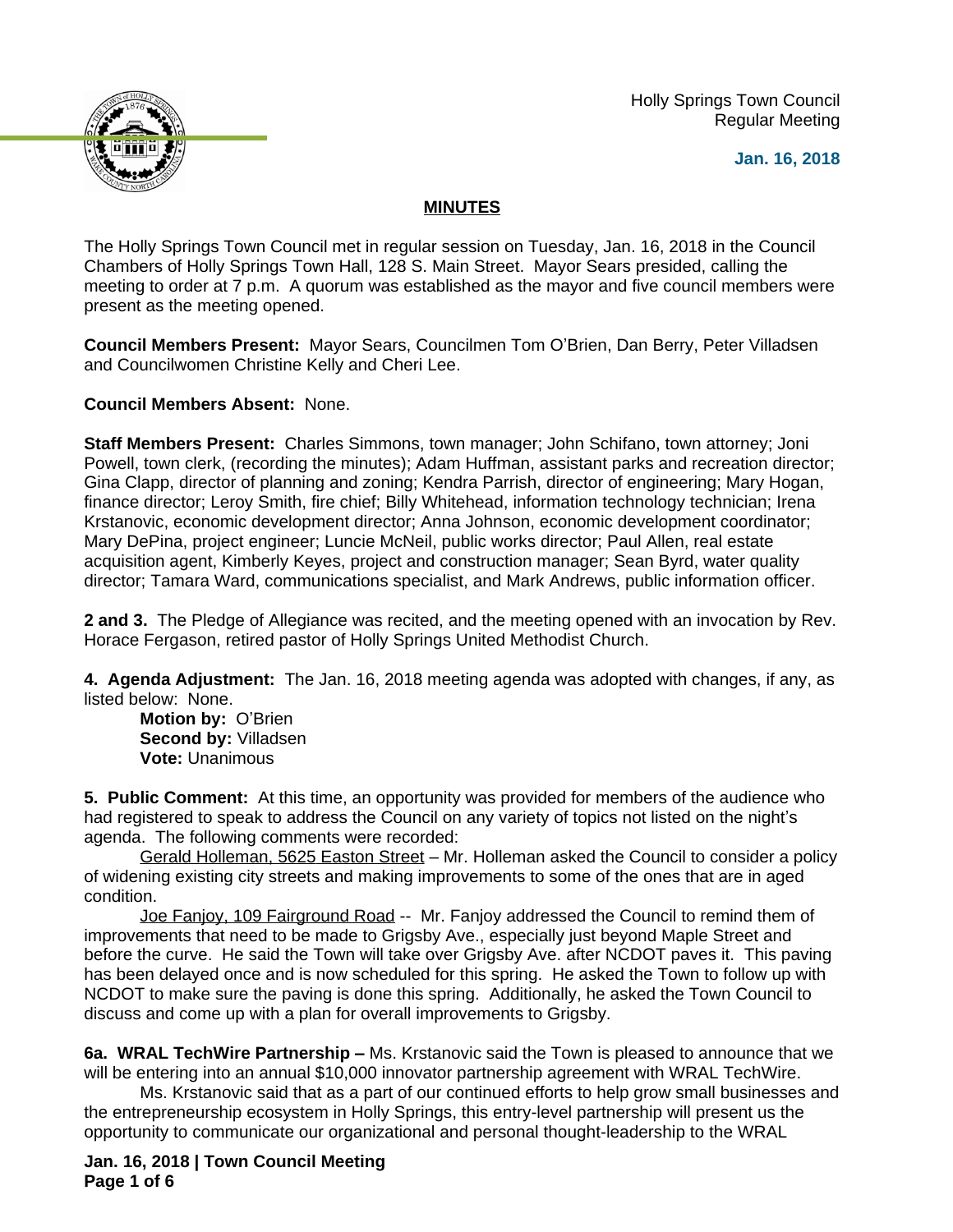TechWire audience with sponsored content, participation as a speaker or panelist at a 2018 TechWire event, and opportunity for our team to take a part at all TechWire events in 2018. **Action:** None.

At this time, Councilwoman Kelly asked legal counsel if she, since she owns property in proximity to this closure, should recuse herself from deliberation and action.

Mr. Schifano advised that the statute states that an elected official has an obligation to vote on all matters unless an action would benefit the official in a direct and substantial financial way. He added that the Town has no qualified evidence that the value of Councilwoman Kelly's property would be increased or decreased, so it would be up to Councilwoman Kelly.

He concluded that if Councilwoman Kelly feels that the closure would benefit her in a financial way, then she should recuse herself. Conversely, if she does not feel the closure would benefit her, then she should vote on the matter.

Councilwoman Kelly said she did not see how the road closure would benefit her, especially since there are no plans for property taking. She concluded that she should vote but wanted everyone to know why. Other members of Council had no objections.

**7a. Public Hearing: Raleigh Street Closure Order –** Mr. Levitt said that on Dec. 19, Council adopted a resolution of intent to close and abandon a section of Raleigh Street right of way located in the Village District and to set a public hearing on the question of closing the street for today, Jan. 16.

He said the proposed plans are to abandon the Raleigh Street right-of-way between Grigsby Avenue and Main Street.

The Town is requesting the closure as part of the Town Hall Commons infrastructure and parking project (#14-030) to allow for operational and safety improvements to the remaining roadway network. The closure and abandonment of this section of Raleigh Street will remove the undesireable "K" intersection at Main Street/Rogers St/Raleigh Street and allow for the realignment of the existing Rogers Street (east of Main Street) with the proposed extension, known as W. Rogers Street (from Main Street to Avent Ferry Road)

Mr. Levitt showed the existing and proposed street alignments and explained how the closure would facilitate the construction of a safer confluence of Rogers and Main Street. He said staff has met with two churches in the area to discuss how their traffic flows would be affected should Raleigh Street be closed. In summary, he said the churches are pleased with the plans and have no objections to the closure of this portion of Raleigh Street.

 The proposed Town Hall Commons developments will draw in higher amounts of vehicular and pedestrian traffic to the area, and these roadway improvements will improve the operations and safety for visitors.

Council members asked questions about some of the finer points of the construction project that can best be answered after a contractor is hired to do the work and a schedule of construction is devised.

With that explanation completed, Mayor Sears opened the public hearing. The following input was recorded: None

There being no input, the public hearing was closed.

**Action:** The Council approved a motion to adopt Resolution 18-04 ordering the closing of a portion of Raleigh Street right of way (from Main Street to Grigsby Avenue).

**Motion by:** O'Brien **Second by:** Lee **Vote:** Unanimous *A copy of Resolution 18-04 is attached to these minutes.*

**7b. Public Hearing: Main Street Exchange of Real Property** – Mr. Schifano said this is the second required public hearing pursuant to NCGS 160A-271. The town is proposing to exchange a portion of the town's parcel on Main Street with a tax ID of 0078424. It is an approximate 0.29-acre

**Jan. 16, 2018 | Town Council Meeting Page 2 of 6**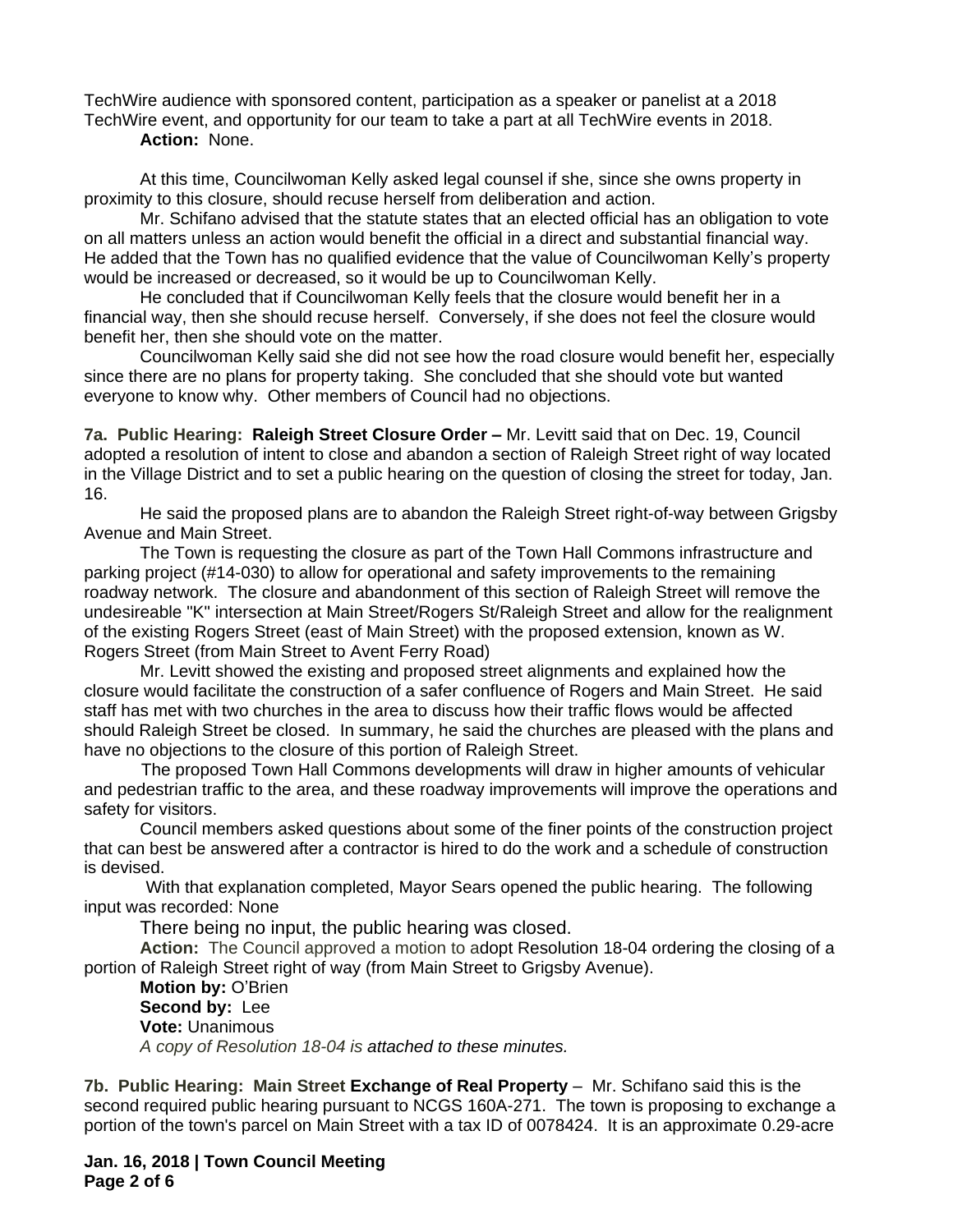parcel between the ABCZ Properties parcel and the Holly Springs Chamber of Commerce parcel, about 250 feet south of Town Hall. The town's parcel was acquired in 2005 as a result of a relocation of an occupant for minimum housing code violations, and the structure was razed. The town's cost basis in the property is essentially \$0.00.

He said an appraisal of the effect of the swap was performed by a state-licensed appraiser, and his report is attached. His opinion is that the town's parcel ("A") in the before condition was worth \$95,310. The town will receive "B" & "C" areas as discussed in the report, which have an after-swap value of \$143,792. The "A" tract, which if the council approves this transaction, will have a value of \$280,613 in the after-condition. He is apparently of the opinion that by merely reconfiguring the lots, both the developer's parcel and the town's parcel receive significant benefits as a result of the swap.

The statute requires that the town receive "full and fair consideration in exchange for its property." It is up to the town council to determine if the after-value of what the town is to receive is proper consideration for what it is giving up in the exchange. The opinion of the appraiser is that it is, however the council is not bound by the appraiser's expert opinion.

A previous public hearing was heard to authorize this exchange on June 6, 2017 as the exchange was contemplated in the developer agreement with 242 Holly Springs, LLC, the development company. The only comment from the public at that hearing dealt with 242 Holly Springs LLC status as a limited liability company. The real property exchange would be with the legal entity that owns the parts "B" and "C", which are currently ABCZ Properties, LLC and the Holly Springs Chamber of Commerce, respectively. However those parties are all under contract with the developer (242 Holly Springs LLC), and may or may not change title by the time the exchange is affected. Regardless, if approved, the town will end up with title to parcels "B" and "C" which are required for the public parking component.

With that explanation completed, Mayor Sears opened the public hearing. The following input was recorded: None

There being no testimony, the public hearing was closed**.**

**Action:** The Council approved a motion to adopt Resolution 18-05, approving the land swap of the parcels on Main Street discussed in the August 17, 2017 appraisal report by Tom Hester, MAI.

**Motion by:** Villadsen **Second by: Berry Vote:** Unanimous *A copy of Resolution 18-05 is attached to these minutes.*

**8. Consent Agenda:** The Council approved a motion to approve all items on the Consent Agenda. The motion carried following a motion by Councilman O'Brien, a second by Councilman Villadsen and a unanimous vote. The following actions were affected:

8a. Minutes – The Council approved the minutes of the Board's meeting Jan. 2, 2018.

8b. Budget Amendment Report – The Council received report of monthly administrative budget amendments approved by the Town Manager.*A copy of the budget amendment report is attached to these minutes.*

8c. Resolution 18-06 - The Council adopted Resolution 18-06 declaring certain personal property surplus to the needs of the town. *A copy of the Resolution 18-06 is attached to these minutes.*

8d. Farmer Market Fee Schedule Amendment - The Council adopted amendments to 2018 Holly Springs Farmers Market fee schedule.

8e. Town Hall Commons Project Budget Amendment - The Council adopted an amendment to FY 2017-18 budget in the amount of \$20,000 to transfer funds in the Town Hall Commons project.

8f. Avent-Ferry Rd/ Center Street Water Line Budget Amendment - The Council adopted an amendment to FY 2017-18 budget in the amount of \$14,750 to transfer funds in the Avent Ferry Road / Center Street water line extension project.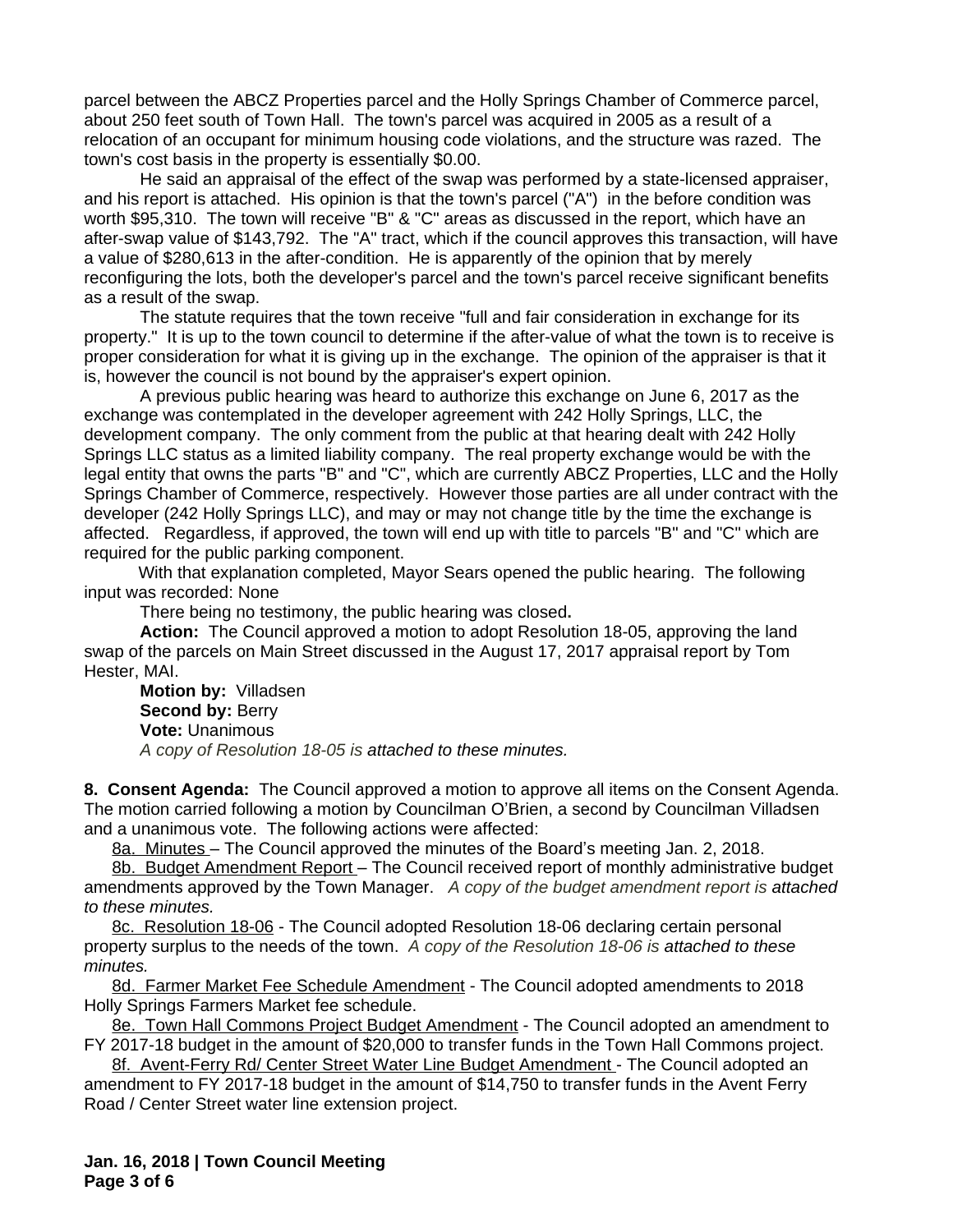8g. National Trench Safety Steel Plates - The Council approved purchase of three steel plates and one month of rental from National Trench Safety and adopt the related budget amendment.

8h. Utley Creek Force Main Replacement Project – The Council approved funding for land acquisition for the Utley Creek force main replacement project.

8i. Resolution 18-07 – The Council adopted Resolution 18-07 approving modifications to the rezoning and Special Exception Use review timeframes in the Development Procedures Manual. *A copy of the Resolution 18-07 is attached to these minutes.*

8j. Lochridge Subdivision Recreation Site – The Council approved an extension to the approval of the Lochridge subdivision recreation site.

8k. Anderson Chiropractic DIA Budget Amendment - The Council adopted amendments to the FY 2017-18 budget to transfer \$23,000 for the Anderson Chiropractic downtown development investment agreement.

**9a. Board of Adjustment and Planning Board Appointments** – Ms. Clapp said the last day of February of each year, the terms of several members of the Board of Adjustment and Planning Board expire. The Town Council is responsible for the appointment of "in-town" members to the Holly Springs Board of Adjustment and Planning Board. ETJ members are officially appointed by the Wake County Board of Commissioners (WCBOC) however, the Town Council makes a recommendation to the WCBOC on who should be appointed.

 The Town Council is being asked to review the applications for the vacancies and at the Town Council's discretion appoint new members to the respective boards or re-appoint interested members. The terms will be for three years from March 1, 2018 – February 28, 2021.

This year's vacancies are as follows:

**Board of Adjustment -** 1 in-town member and 1 ETJ member

**Planning Board** - 3 in-town members and no ETJ members.

 In addition, there is one mid-term vacancy on the Planning Board, created by Dan Berry's being elected to the Town Council, that will need to be filled. This is for a partial term ending February 29, 2020.

 In accordance with the Unified Development Ordinance (UDO), any member with a pattern of absenteeism or partial participation in regular or special meetings may be removed by the Town Council at their discretion. In the event that a member is terminated, the Town Council shall promptly appoint a new member to fill the remainder of the vacated term. Included with your packet of applications in December were the past three years of attendance for the two boards.

The applications that have been submitted for this year's appointment were sent to the Town Council under separate cover in December. No additional applications have been submitted.

After review of the applications, Council members nominated their selections for each position and then approved motions to select those receiving the most mentions.

**Action #1:** The Council approved a motion to appoint Erin Pare as an in-town member of the Board of Adjustment with a term of March 1, 2018 to Feb. 28, 2021.

**Motion by:** Lee **Second by:** O'Brien **Vote:** Unanimous

**Action #2:** The Council made a motion to recommend that the Wake County Board of Commissioners reappoint Lois "Lisa" Simmons as the ETJ member of the Board of Adjustment with a term of March 1, 2018 to Feb. 28, 2021.

**Motion by:** Kelly **Second by: Berry Vote:** Unanimous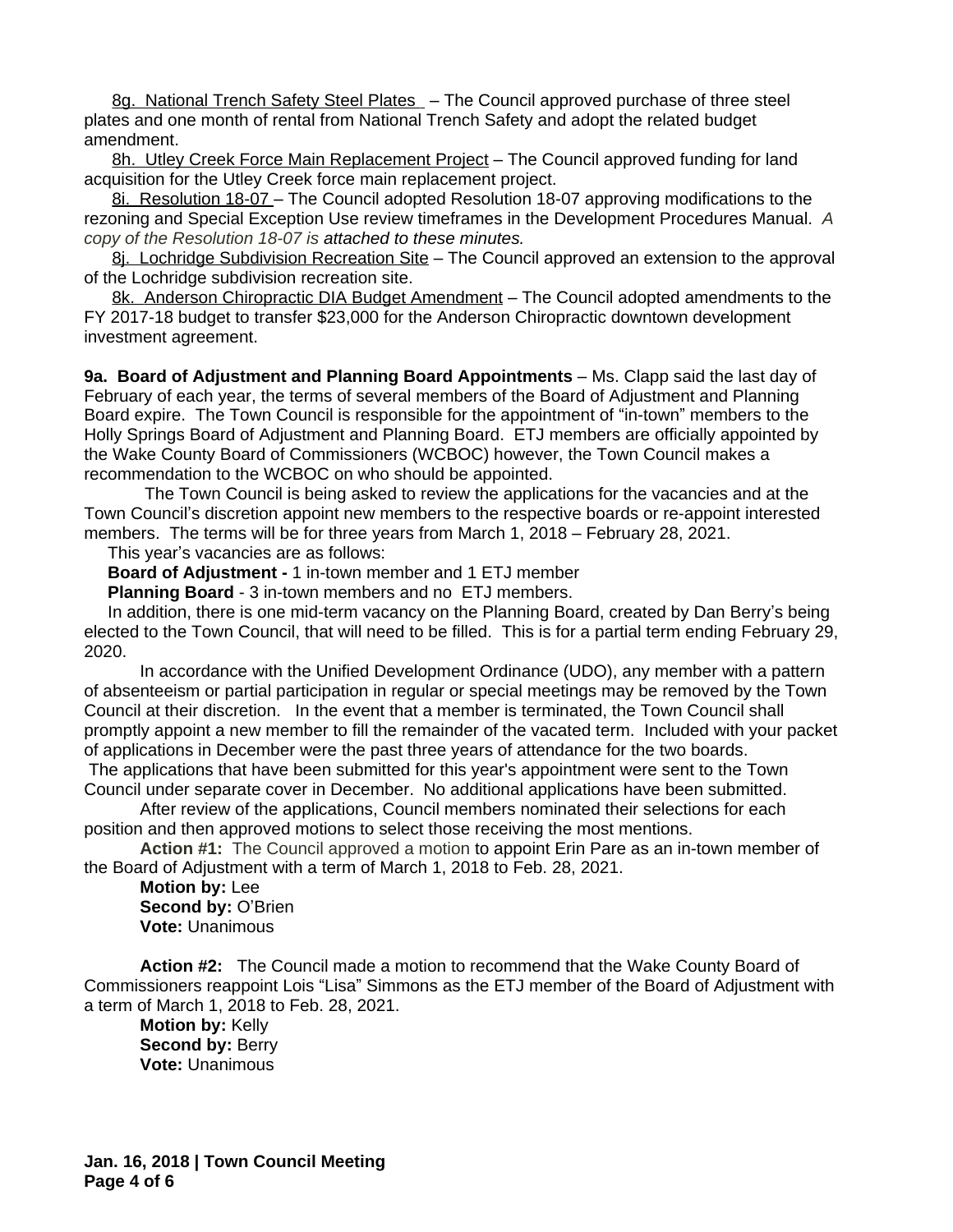**Action #3:** The Council made a motion to appoint Mike Brady and Rick Madoni and Courtney Patterson as in-town members of the Planning Board with a term of March 1, 2018 to Feb. 28, 2021.

**Motion by:** Lee **Second by:** O'Brien **Vote:** Unanimous

**Action #4:** The Council made a motion to appoint Van Crandall as an in-town member of the Planning Board with a term of Jan. 17, 2018 to Feb. 29, 2020.

**Motion by:** Berry **Second by:** O'Brien **Vote:** Unanimous

**Action #5 if needed**: The Council made a motion to appoint Timothy Forest as an in-town member of the Board of Adjustment with a term of Jan. 17, 2018 to Feb. 28, 2019.

**Motion by:** Villadsen **Second by:** O'Brien **Vote:** Unanimous

**9b. Gable Ridge Culvert Repair Project -** Ms. DePina said this project will repair a section of 72 inch storm drain that failed during a heavy rain storm on Oct. 25. The temporary fix has been implemented to stabilize the site. The pipe is in the front yard of the property located at 5208 Gable Ridge Lane.

 She said this drainage system was installed in the 1980s, prior to implementation of the Town's stormwater ordinance and does not meet today's specifications. In 2007, a failure occurred in the front yard of 5208 Gable Ridge Lane. Because the failure threatened Town infrastructure upstream, the Town repaired the storm drain although it is in a private drainage easement. The repair consisted of removing approximately 20 linear feet of the top third of the storm drain and placing a liner in the failed section. Since the repair in 2007, this storm drain has been inspected on a regular basis. The most recent inspection was conducted on Sept. 25, 2017.

 The pipe failure that occurred in October was the result of the liner's collapsing. Public Works Department did a phenomenal job securing the area with a temporary measure until we can have a permanent solution designed and constructed. The pipe, in its current condition, continues to threaten Town infrastructure, which is why it is justified for the Town to make the repair

**Action:** The Council approved a motion to approve a contract in the amount of \$46,460 for design and construction administration services, and approve funding of \$19,586 (for design services only) to Wetherill Engineers, Inc. to initiate the design phase.

**Motion by:** Villadsen **Second by:** Lee **Vote:** Unanimous

**9c. Town Hall Commons Project -** Mr. Levitt said the Town is continuing work on the Town Hall Commons project, a project which proposes to change the Village District's core in a major way.

Town Council previously approved two development agreements with 242 Main Street Holly Springs, LLC and Malbec, LLC for the construction of 90,000 to 110,000 square feet of office, retail, restaurant, services and other similar active uses. Holly Springs is responsible for delivering public infrastructure, including 180 parking spaces, streetscape improvements, the extension of Rogers Road, and a regional stormwater facility serving the area. This private-public partnership is anticipated to ignite development downtown and interest in downtown development projects already has increased significantly.

He said Town Staff has been working with CLH Design, PA on the design of the project and continues to make progress. Currently, the project is in the construction drawing review phase where actual detailed plans are being completed and permits are being applied for and obtained.

**Jan. 16, 2018 | Town Council Meeting Page 5 of 6**